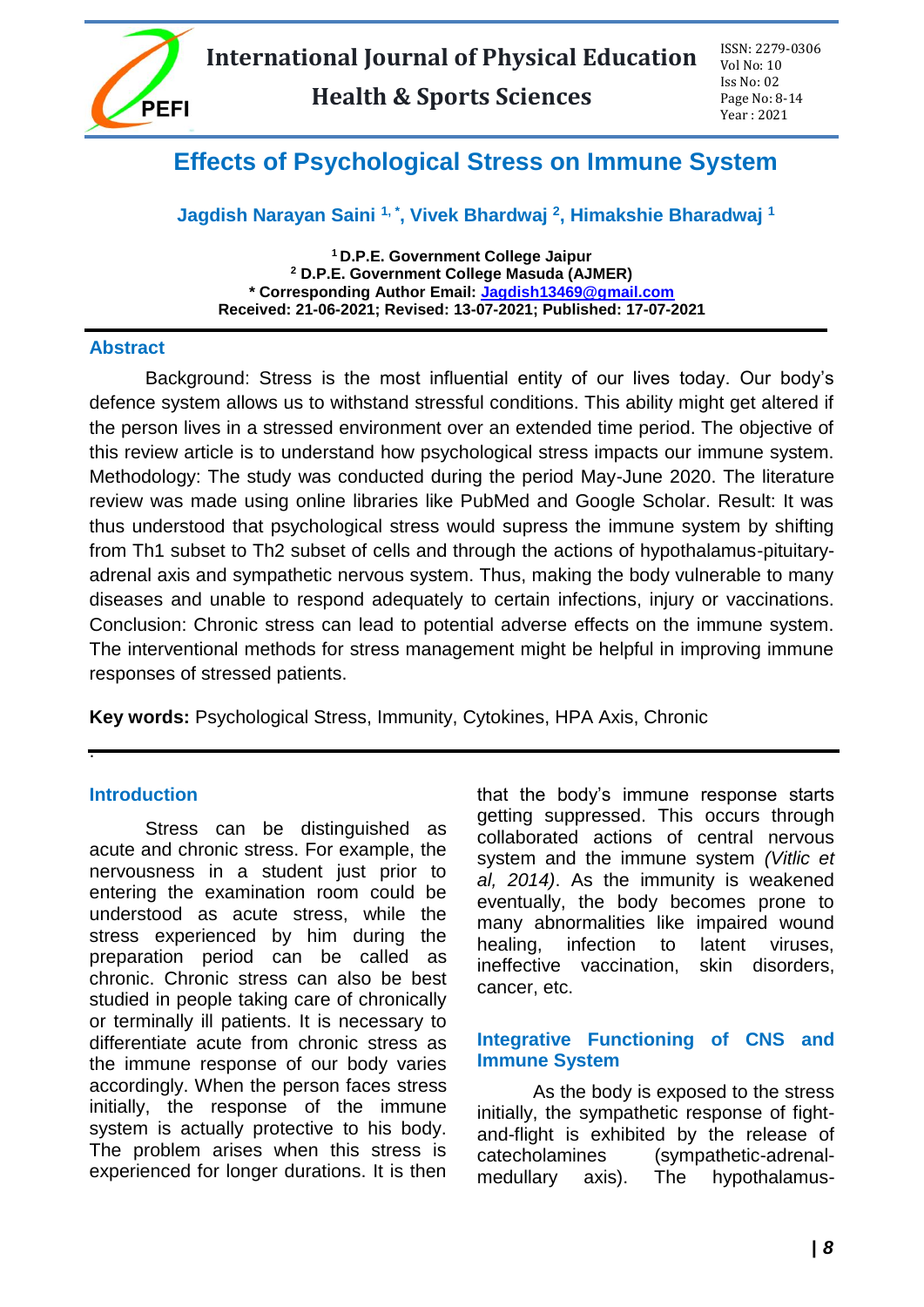pituitary-adrenal axis involves hypothalamic release of CRH which signals anterior pituitary for release of ACTH. This is the stimulation for the adrenal cortex to release corticosteroids *(Vitlic et al, 2014*). The corticosteroids, particularly cortisol, causes glucose to mobilize out of the cells. The rise in plasma glucose levels thus not only provides energy to cope up with the acute stress, but also stimulates the release of IL-6, a proinflammatory cytokine *(Priyadarshini and Aich, 2012*). It is also crucial to note that IL-6 is able to move across the bloodbrain-barrier and stimulate the HPA axis *(Hall et al, 2012*). Moreover, norepinephrine potentiates the expression of NF-κB gene, a transcription factor responsible for expression of genes of several inflammatory proteins. Thus, NFκB could be one way by which psychological stress gets transformed into chronic immune activation (*Gouin et al, 2008).*

As this stress gets chronic, the cortisol response starts diminishing via the negative feedback on the release of hormones from CNS *(Priyadarshini and Aich, 2012)*. Another possible idea is that the mineralocorticoid receptors have more affinity for glucocorticoids paradoxically than the glucocorticoid receptors. Thus,initially during acute stress, they show pro-inflammatory actions. As the chronic stress follows, the mineralocorticoid receptors get fully occupied and the glucocorticoid receptors can regulate the anti-inflammatory actions (*Vitlic et al, 2014).*

During acute stress there are high levels of IL-6, IL-1B, TNFα and IFN-γ. These are Th-1 or proinflammatory cytokines. When these cytokines are released for very long durations, they may produce harmful conditions, like septic shock. To counter this situation, there is a Th1-Th2 subset shift. Now, the Th-2 cells start releasing anti-inflammatory cytokines like IL-10, IL-13, IL-4. This is how the systemic inflammatory response syndrome

is transformed into compensatory antiinflammatory syndrome *(Priyadarshini and Aich, 2012)*.

Thus, the initial immune action in response to acute stress is immunoenhancing. This could be beneficial when exaggerated immune response is required, but deleterious in case of allergies and autoimmune diseases. The prolonged compensatory response generated during chronic stress could also lead to obesity and hypertension *(Vitlic et al, 2014).*

# **Wound Healing**

Wound healing is studied as divided into three phases. The first phase, the inflammatory phase shows vasoconstriction and blood coagulation occurs. Also, there is a rise in inflammatory cytokines like IL-1, TNF-α and TGF-β. IL-1 further induces Th-1 cells to secrete IL-2, IL-6 and IL-8, which also contribute in the process of healing. IL-1 also stimulates matrix metalloproteinases (MMPs) and fibroblast chemotaxis at the injury site. IL-1, TNF-α and TNF-β attract phagocytes and other cells, thereby starting the proliferative phase in which there is cell replication and tissue regeneration. Finally, in the remodelling phase, there is realignment of collagen and wound contraction due to fibroblast activity *(Gouin et al, 2011).*

Psychological stress decelerates wound healing by affecting the inflammatory phase. The synthesis of IL-1β m-RNA falls. The levels of other inflammatory cytokines also decrease in response to stress. Catecholamines released in high anxiety states can delay wound healing. The glucocorticoids diminish the expression of IL-1, TNF-α and PGDF, hence supress the healing. Furthermore, oxytocin can be credited for enhanced wound healing by alleviating stress-induced cortisone production, as it was seen that the individuals who were taken care by their loved ones showed better healing.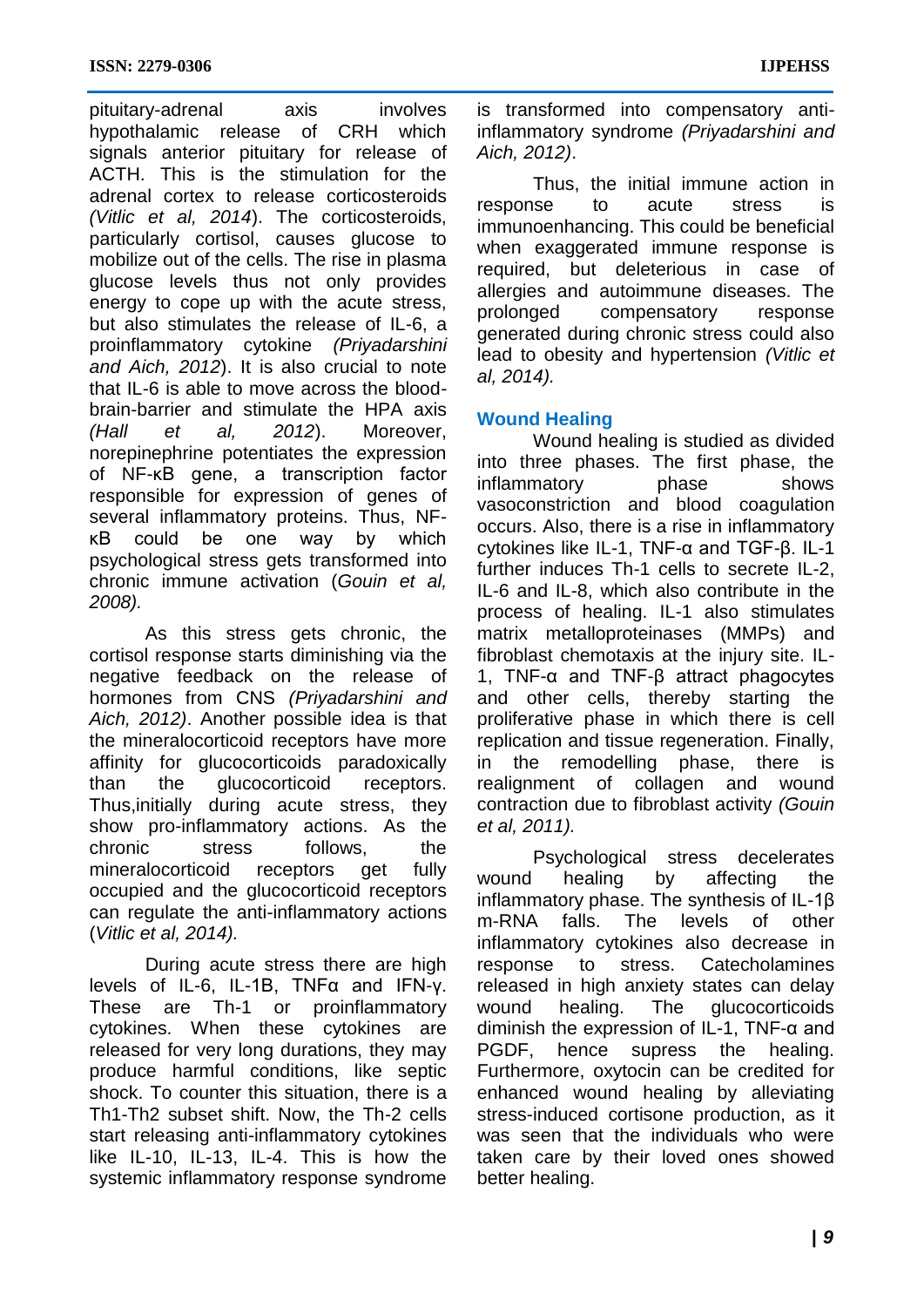

**Figure.1** (Gouin, J. P., &Kiecolt-Glaser, J. K. (2011). The impact of psychological stress on wound healing: methods and mechanisms. *Immunology and Allergy Clinics*, *31*(1), 81- 93) shows impaired wound healing due to psychological stress

In women, higher plasma level of vasopressin is also concerned with faster healing. Psychological stress also induces wound hypoxia and reduced infiltration of cells at the injury site *(Gouin et al, 2011).*

#### **Cancer Metabolism**

Chronic stress supresses multiple aspects of protective immune response which increases susceptibility to cancer. Psychological stress exacerbates chronic inflammation and enhances immunesuppressive pathways as well. Chronic inflammation is critical for tumour initiation, progression and metastasis. It causes mutations in DNA, oxidative stress, release of factors like MMPs which leads to tumour invasion, and factors that promote angiogenesis and metastasis. Chronic stress is seen to suppress expression of gene responsible for cutaneous-T-cellattracting chemokine (CTACK/CCL27) that recruits T cells for immune activation. This is due to suppression of infiltration of CD4+ and CD8+ T cells along with the suppression of Th-1 cytokines, thus inhibiting immune-protection. In addition, chronic stress enhances immunosuppression by proliferation of suppressor/regulatory T cells (CD4+CD25+) in the tumour and in the circulation *(Antoni and Dhabhar, 2019).* 

Chronic stress induced glucocorticoids and catecholamines

mediated mechanisms also supress immune responses against cancer. Breast cancer patients with higher cortisol concentrations and more depressive symptoms showed significantly weak cell mediated immunity. Lower anxiety states showed higher synthesis of IL-2 followed by anti-CD3 (T-cell receptor) induction, while happier mood resulted in rise in IL-12 and IFN-γ levels. In patients with ovarian cancer, depression caused retardation of NK cell cytotoxicity (NKCC) and production of T-cell cytokines *(Antoni and Dhabhar, 2019*).

#### **Cutaneous Response to Stress**

A variety of psych dermatologic disorders have been reported, for example, rosacea, lichen planus, alopecia areata, pruritis and atopic dermatitis. The skin also has a parallel HPA axis that functions in tune with that of CNS. Human skin expresses CRH and its receptors. CRH-R1α is predominant in skin and expressed mainly in epidermis, dermis and subcutis. While, CRH-R2 is predominant in hair follicles, eccrine and sebaceous glands and muscles. Alopecia patients under stress have shown higher CRH-R2 expression around the hair follicles of the affected areas, while CRH-R1 was upregulated in patients suffering from urticaria and contact dermatitis (*Hall et al, 2012)*.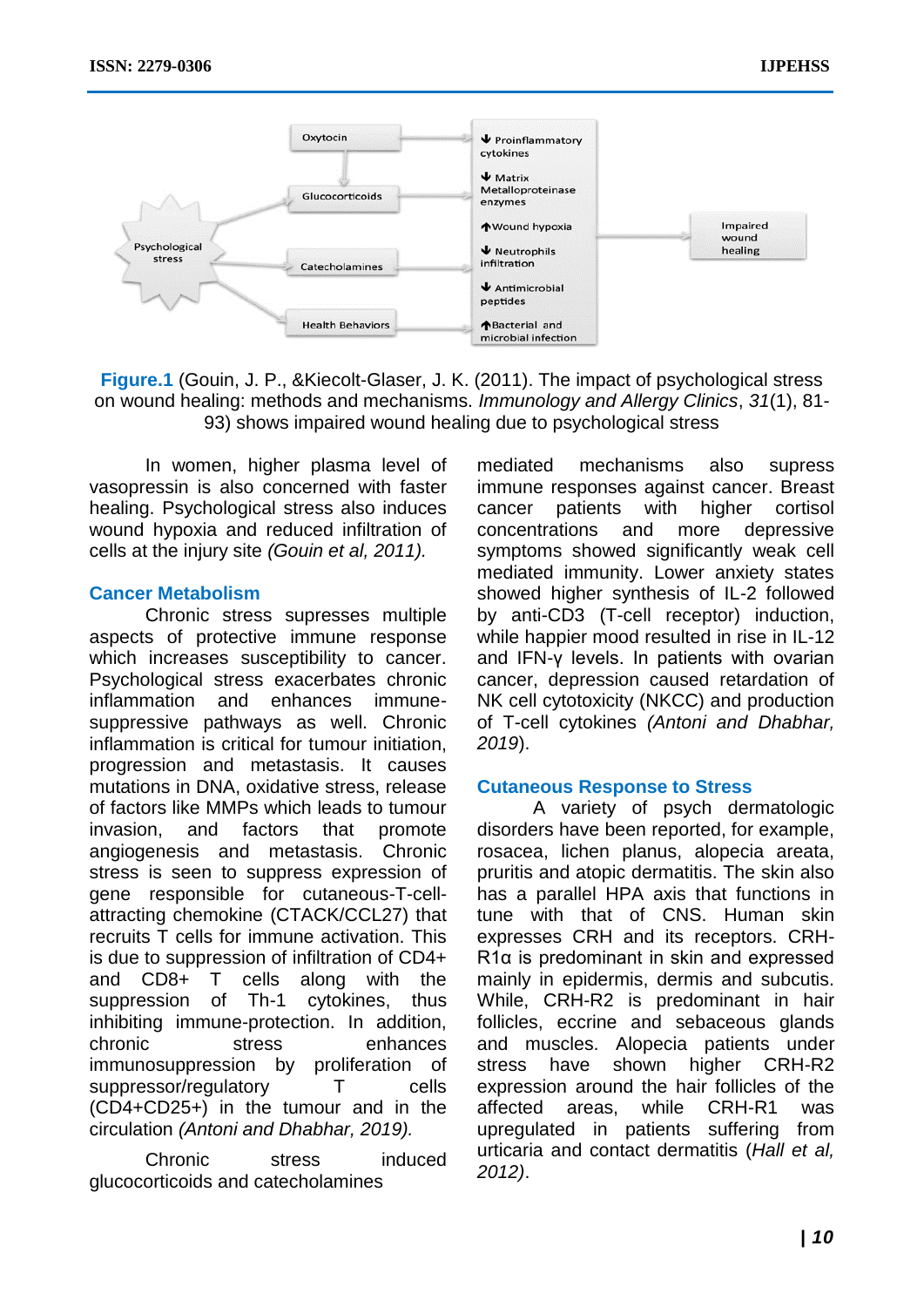

**Figure.2** (Antoni, M. H., &Dhabhar, F. S. (2019). The impact of psychosocial stress and stress management on immune responses in patients with cancer. *Cancer*, *125*(9), 1417- 1431) shows altered immune response in cancer patients under acute and chronic stress.

CRH, when binds to CRH-1, stimulates the release of proopiomelanocortin protein (POMC) and its peptides that leads to an increase in ACTH, melanocyte stimulating hormone (MSH), and β-endorphin from the pituitary gland. Additionally, skin is innervated by abundant sensory fibres derived from dorsal root ganglion *(Arck et al, 2006*). Psychological stress causes increase in levels of nerve growth factor (NGF) in skin, which performs a variety of functions that include axonal growth of sympathetic and peptidergic neurons, enhancing interaction between neurons, glial cells, and cells of immune system, and promoting movement of macrophages across vascular endothelium. Is also upregulates calcitonin gene-related peptide (CGRP), a strong vasodilator. Mast cells are also found on the dermis and express CRH receptors. ACTH and CRH can activate mast cells. The expression of CRH-1 receptors on mast cells is by substance-P. Acute psychological stress stimulates mast cells to release IL-6 (*Hall et al, 2012)*.

Chronic stress leads to immunosuppression, even in skin graft rejection. Also, chronically released glucocorticoids cause apoptosis of Langerhans cells. Glucocorticoids also retard the release of IL-12 from dendritic cells. The suppression of IL-12 would switch the Th1/Th2 balance towards Th-2, thereby modulating immune response. Moreover, CGRP affects antigen presentation by Langerhans cells by causing antigen presentation to Th-2 subset instead of Th-1 subset. In addition, substance-P also binds to Langerhans cells leading to impaired antigen presentation and T-cell responses (*Hall et al, 2012)*.

# **Vaccination Responses**

Psychological stress also renders the patient with an inability to respond adequately to certain vaccinations, like tetanus immunization, influenza virus immunization, etc. this could be due to dysregulated cortisol production, inadequate antibody production and suppressed T- and B-cell functions. Such observations have been made in depressed people like those taking care of dementia patients or the ones in an unhappy marriage. Chronic stress mediated impaired vaccine responses might continue to exist even after removing stress stimuli *(Gouin et al, 2008).*

# **Latent Viral Infections**

Certain viruses, like Herpes virus, are known to cause latent infection after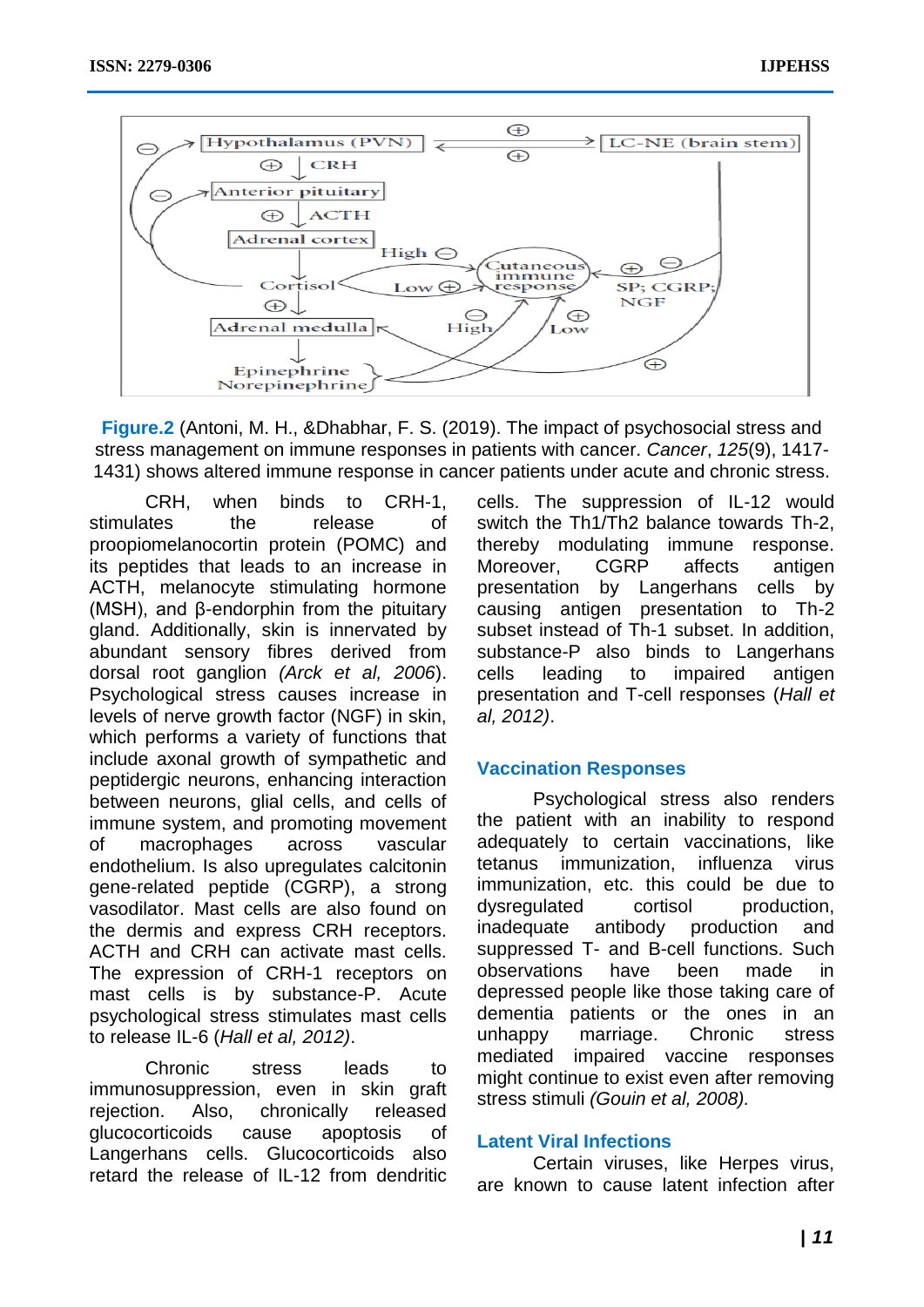the primary infection. Such viruses might get reactivated if the host's cellular immunity is diminished. Chronic stress can be associated with poor defence against latent viruses. This could be mediated by decreased Ig-G antibody production and Tcell responses *(Gouin et al, 2008).*

# **Prenatal and Early Life Stress**

Anxiety in pregnant women, especially during third trimester, is seen to be linked with asthma in children born to them. Infants born to women exposed to any kind of violence, direct or indirect, have higher chances of developing asthma. Not only during pregnancy, but psychological stress during any time of life (e.g., neglect in childhood or adolescence, violence by partner, rape, witnessing family violence, physical abuse, depression) have shown rise in plasma levels of C-Reactive protein (CRP), a systemic inflammation biomarker. Higher CRP levels in women have resulted in greater chances of asthma in their children by the age of 3 years. Interestingly, boys are assumed to be more vulnerable to prenatal stress, while girls are more affected by postnatal stress *(Rosa et al, 2018).*

Early life stress could be seen in case of maltreatment, maternal separation, abuse, etc. such children are reported to have greater inflammatory processes in later life. Early life stress might cause greater reaction to immune and psychosocial challenges. The inflammatory biomarkers (like CRP, fibrinogen, WBCs) were seen to be elevated in maltreated children. Such elevation in inflammatory responses is known to be related with the development of major psychological abnormalities like schizophrenia, bipolar disorder, etc. Children with major depression have shown higher IL-6 levels and NF-κB binding with DNA. Psychological stress might also impair the development of acquired immunity (*Danese and Lewis, 2017).* 

## **Telomere and Cell Senescence**

Telomeres are capped at both the chromosomal ends and ensure chromosomal stability and regulate lifespan of replication of the cell. Telomeric length is shortened with every subsequent replication. Telomerase can only partially reconstruct the telomeres after each cycle. Once the telomeres are reduced up to a certain length, the cell enters the phase of senescence. This is associated with the normal aging process. Chronic stress causes shortening of telomere length, reduced telomerase activity and increased oxidative stress. Shorter telomeres have been observed in PBMCs and T-cells. This could explain the accelerated senescence of immune system under chronic stress *(Gouin et al, 2008).*

## **Conclusion**

Psychological stress can significantly supress the immune system and cause chronic inflammation. This could result in the development of severe disorders, like asthma in neonates and certain dermatologic disorders. It also retards defensive response against cancer and latent viral infections and even cause ineffective vaccination response and delayed wound healing. Interventional methods for stress management could be an aid to improve immunity in stressed patients. Such methods have shown positive outcomes in cancer patients and others. There is still a need for a better understanding to how reduction in stress could be employed to the benefits of enhancing immunity in a broader spectrum of patients.

#### **References**

Antoni, M. H., Dhabhar, F. S. (2019). The impact of psychosocial stress and stress management on immune responses in patients with cancer. Cancer, *125*(9), 1417-1431. <https://doi.org/10.1002/cncr.31943>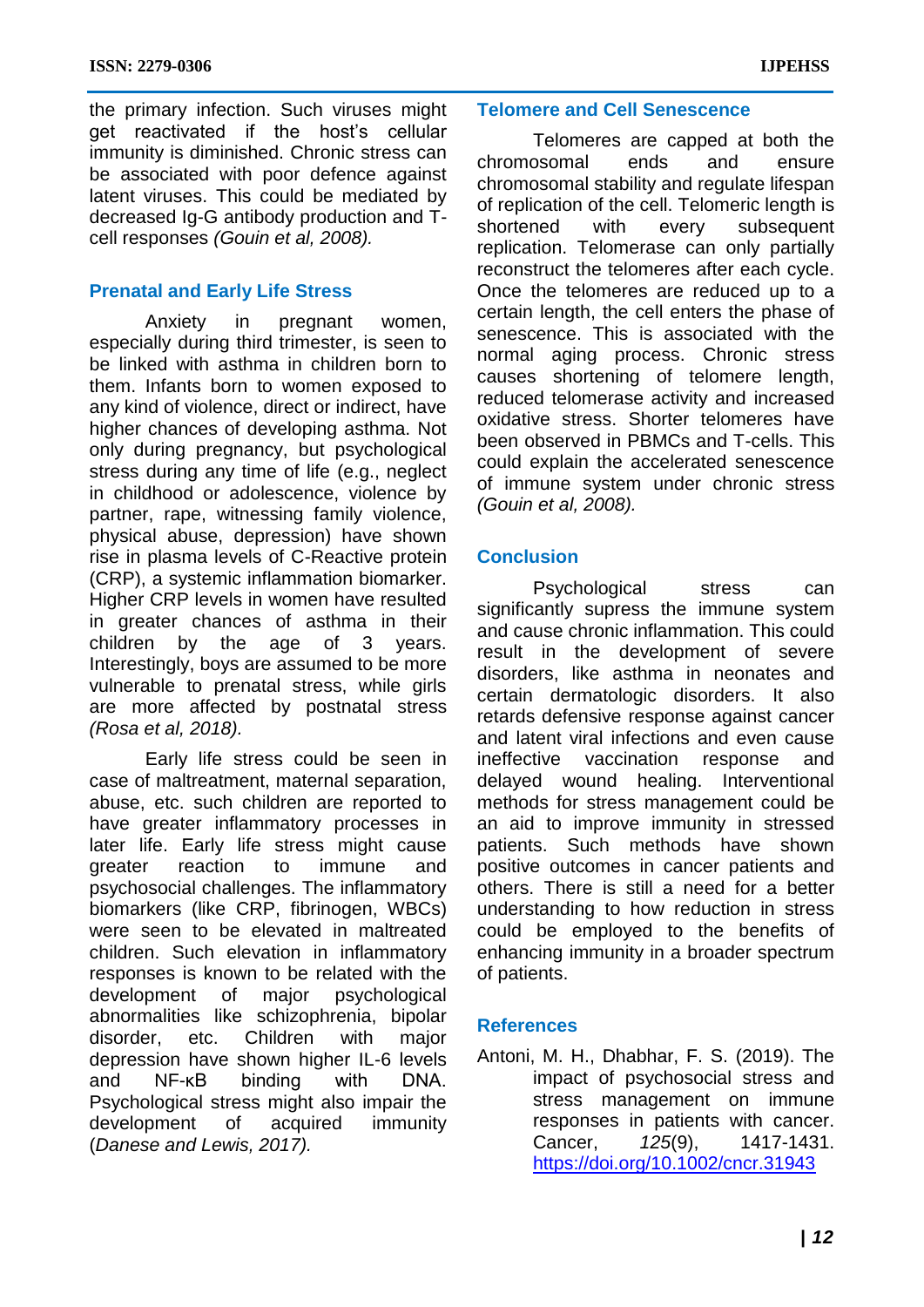- Arck, P. C., Slominski, A., Theoharides, T. C., Peters, E. M., Paus, R., (2006). Neuroimmunology of stress: skin takes center stage. Journal of Investigative Dermatology, *126*(8), 1697-1704. [https://doi.org/10.1038/sj.jid.570010](https://doi.org/10.1038/sj.jid.5700104) [4](https://doi.org/10.1038/sj.jid.5700104)
- Danese, A., Lewis, S. J., (2017). Psychoneuroimmunology of earlylife stress: the hidden wounds of childhood trauma?. Neuropsychopharmacology, *42*(1), 99-114. [https://doi.org/10.1038/npp.2016.19](https://doi.org/10.1038/npp.2016.198) [8](https://doi.org/10.1038/npp.2016.198)
- Glaser, R., Kiecolt-Glaser, J. K., (2005). Stress-induced immune dysfunction: implications for health. Nature Reviews Immunology, *5*(3), 243- 251.<https://doi.org/10.1038/nri1571>
- Godbout, J. P., Glaser, R., (2006). Stressinduced immune dysregulation: implications for wound healing, infectious disease and cancer. Journal of Neuroimmune Pharmacology, *1*(4), 421-427. [https://doi.org/10.1007/s11481-006-](https://doi.org/10.1007/s11481-006-9036-0) [9036-0](https://doi.org/10.1007/s11481-006-9036-0)
- Gouin, J. P., Hantsoo, L. Kiecolt-Glaser, J. K., (2008). Immune dysregulation and chronic stress among older adults: a review. Neuroimmunomodulation, *15*(4-6), 251-259. <https://doi.org/10.1159/000156468>
- Gouin, J. P., Kiecolt-Glaser, J. K., (2011). The impact of psychological stress on wound healing: methods and mechanisms. Immunology and Allergy Clinics, *31*(1), 81-93. [https://doi.org/10.1016/j.iac.2010.09.](https://doi.org/10.1016/j.iac.2010.09.010) [010](https://doi.org/10.1016/j.iac.2010.09.010)
- Hall, J. M., Podawiltz, A., Mummert, D. I., Jones, H., Mummert, M. E., (2012). Psychological stress and the cutaneous immune response: roles of the HPA axis and the sympathetic

nervous system in atopic dermatitis and psoriasis. Dermatology research and practice, 2012, 1-12. <https://doi.org/10.1155/2012/403908>

Menard, C., Pfau, M. L., Hodes, G. E., Kana, V., Wang, V. X., Bouchard, S., Takahashi A., Flanigan M.E., Aleyasin H., LeClair K.B., Janssen W.G., Labonté B., Parise E.M., Lorsch Z.S., Golden S.A., Heshmati M., Tamminga C., Turecki G., Campbell M., Fayad Z.A., Tang C.Y., Merad M., Russo S.J., (2017). Social stress induces neurovascular pathology promoting depression. Nature neuroscience, 20(12), 1752- 1760. [https://doi.org/10.1038/s41593-017-](https://doi.org/10.1038/s41593-017-0010-3)

[0010-3](https://doi.org/10.1038/s41593-017-0010-3)

- Priyadarshini, S., Aich, P., (2012). Effects of psychological stress on innate immunity and metabolism in humans: a systematic analysis. PloS One, *7*(9) e43232. [https://dx.doi.org/10.1371%2Fjourna](https://dx.doi.org/10.1371%2Fjournal.pone.0043232) [l.pone.0043232](https://dx.doi.org/10.1371%2Fjournal.pone.0043232)
- Rosa, M. J., Lee, A., Wright, R. J., (2018). Evidence establishing a link between prenatal and early life stress and asthma development. Current opinion in allergy and clinical immunology, *18*(2), 148– 158. [https://dx.doi.org/10.1097%2FACI.0](https://dx.doi.org/10.1097%2FACI.0000000000000421)

[000000000000421](https://dx.doi.org/10.1097%2FACI.0000000000000421)

Schakel, L., Veldhuiizen, D. S., Crompvoets, P. I., Bosch, J. A., Cohen, S., van Middendorp, H., Joosten S.A., Ottenhoff T.H.M., Visser L.G., Evers A.W.M., (2019). Effectiveness of stress-reducing interventions on the response to challenges to the immune system: a meta-analytic review.Psychotherapy and psychosomatics, *88*(5), 274- 286.

[https://dx.doi.org/10.1159%2F00050](https://dx.doi.org/10.1159%2F000501645) [1645](https://dx.doi.org/10.1159%2F000501645)